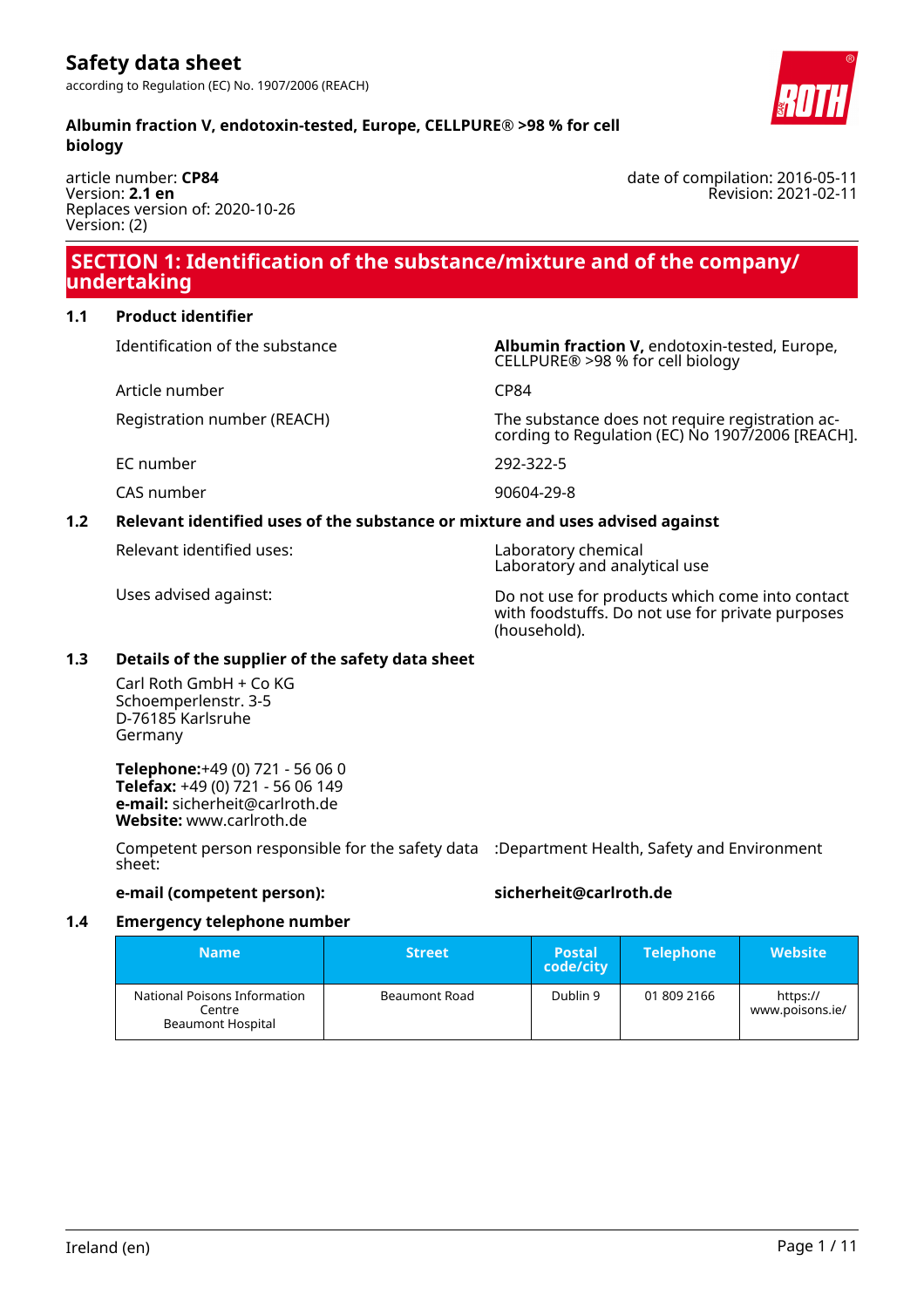according to Regulation (EC) No. 1907/2006 (REACH)

# **Albumin fraction V, endotoxin-tested, Europe, CELLPURE® >98 % for cell biology**

article number: **CP84**

# **SECTION 2: Hazards identification**

# **2.1 Classification of the substance or mixture**

# **Classification according to Regulation (EC) No 1272/2008 (CLP)**

This substance does not meet the criteria for classification in accordance with Regulation No 1272/ 2008/EC.

# **2.2 Label elements**

# **Labelling according to Regulation (EC) No 1272/2008 (CLP)**

not required

# **2.3 Other hazards**

# **Results of PBT and vPvB assessment**

According to the results of its assessment, this substance is not a PBT or a vPvB.

# **SECTION 3: Composition/information on ingredients**

| 3.1<br><b>Substances</b> |  |
|--------------------------|--|
|--------------------------|--|

| Name of substance | Albumin fraction V |
|-------------------|--------------------|
| Molar mass        | $~56.000~9/_{mol}$ |
| CAS No            | 90604-29-8         |
| EC Nol            | 292-322-5          |

# **SECTION 4: First aid measures**

# **4.1 Description of first aid measures**



# **General notes**

No special measures are necessary.

# **Following inhalation**

Provide fresh air.

# **Following skin contact**

Brush off loose particles from skin. Rinse skin with water/shower.

# **Following eye contact**

Rinse cautiously with water for several minutes.

# **Following ingestion**

Rinse mouth. Call a doctor if you feel unwell.

- **4.2 Most important symptoms and effects, both acute and delayed** Symptoms and effects are not known to date.
- **4.3 Indication of any immediate medical attention and special treatment needed** none

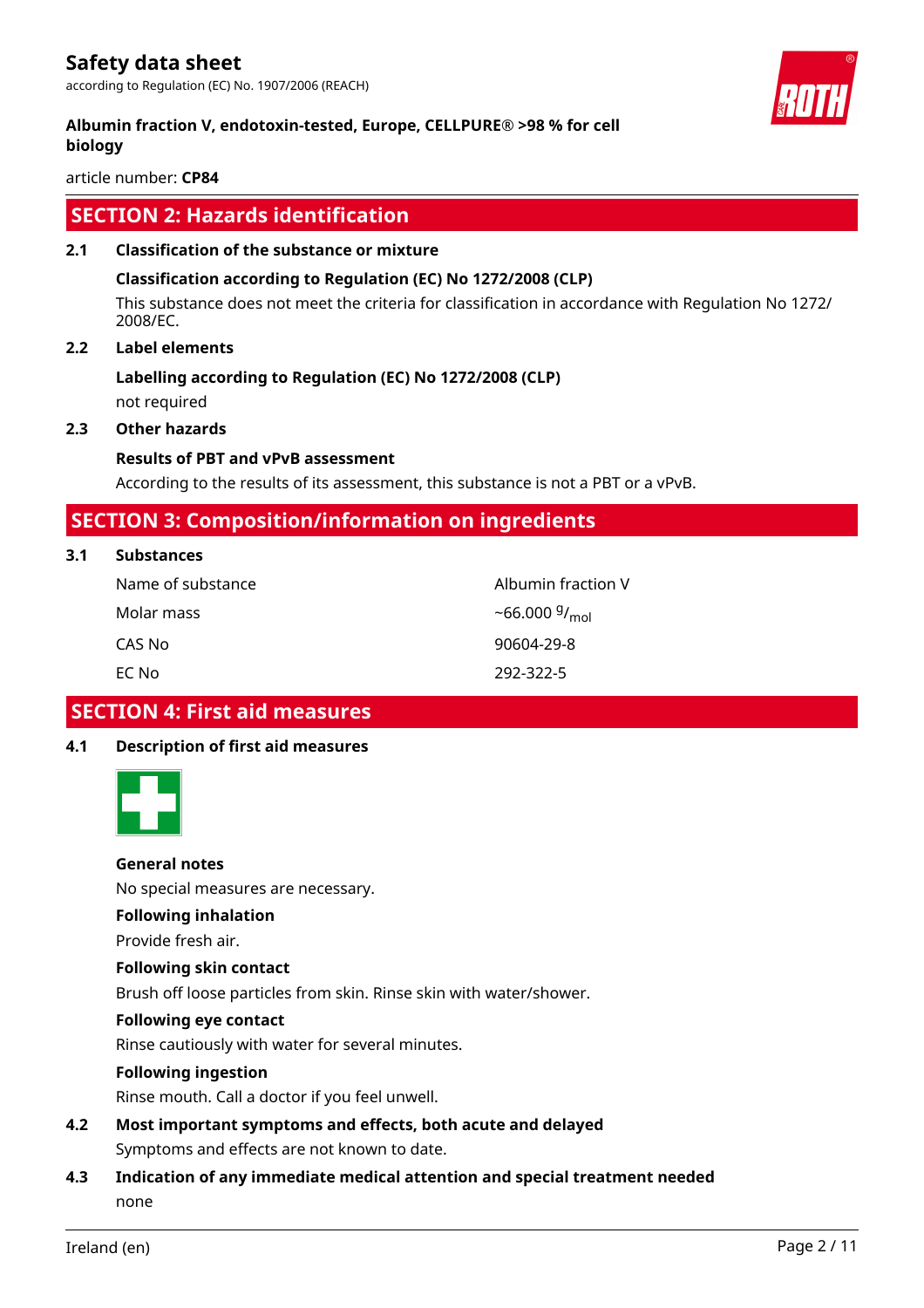according to Regulation (EC) No. 1907/2006 (REACH)



# **Albumin fraction V, endotoxin-tested, Europe, CELLPURE® >98 % for cell biology**

article number: **CP84**

# **SECTION 5: Firefighting measures**

# **5.1 Extinguishing media**



# **Suitable extinguishing media**

co-ordinate firefighting measures to the fire surroundings water, foam, dry extinguishing powder, ABC-powder

# **Unsuitable extinguishing media**

water jet

# **5.2 Special hazards arising from the substance or mixture**

Combustible.

# **Hazardous combustion products**

Nitrogen oxides (NOx), Carbon monoxide (CO), Carbon dioxide (CO₂), May produce toxic fumes of carbon monoxide if burning.

#### **5.3 Advice for firefighters**

In case of fire and/or explosion do not breathe fumes. Fight fire with normal precautions from a reasonable distance. Wear self-contained breathing apparatus.

# **SECTION 6: Accidental release measures**

**6.1 Personal precautions, protective equipment and emergency procedures**



# **For non-emergency personnel**

Control of dust.

# **6.2 Environmental precautions**

Keep away from drains, surface and ground water.

# **6.3 Methods and material for containment and cleaning up**

# **Advice on how to contain a spill**

Covering of drains. Take up mechanically.

# **Advice on how to clean up a spill**

Take up mechanically.

# **Other information relating to spills and releases**

Place in appropriate containers for disposal.

# **6.4 Reference to other sections**

Hazardous combustion products: see section 5. Personal protective equipment: see section 8. Incompatible materials: see section 10. Disposal considerations: see section 13.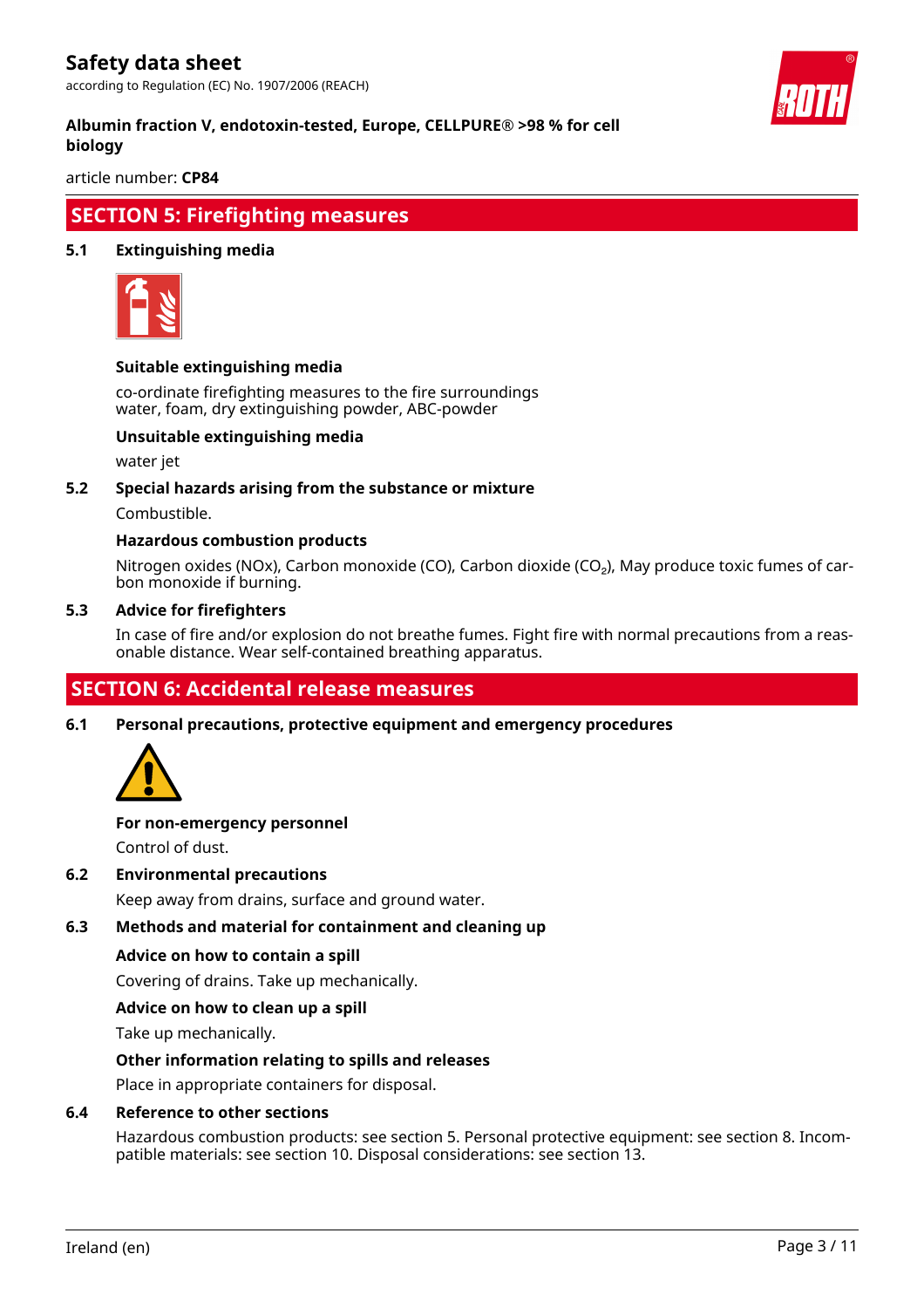according to Regulation (EC) No. 1907/2006 (REACH)

# **Albumin fraction V, endotoxin-tested, Europe, CELLPURE® >98 % for cell biology**

article number: **CP84**

# **SECTION 7: Handling and storage**

**7.1 Precautions for safe handling**

No special measures are necessary.

# **Advice on general occupational hygiene**

Keep away from food, drink and animal feedingstuffs.

# **7.2 Conditions for safe storage, including any incompatibilities**

Store in a dry place. Keep in a cool place.

# **Incompatible substances or mixtures**

Observe hints for combined storage.

# **Consideration of other advice**

# **Ventilation requirements**

Use local and general ventilation.

# **Specific designs for storage rooms or vessels**

Recommended storage temperature: 2 – 8 °C

# **7.3 Specific end use(s)**

No information available.

# **SECTION 8: Exposure controls/personal protection**

# **8.1 Control parameters**

# **National limit values**

# **Occupational exposure limit values (Workplace Exposure Limits)**

| Coun<br>try | Name of agent      | <b>CAS No</b> | Identifi-<br>er | <b>TWA</b><br>[mg/<br>m <sup>3</sup> | <b>STEL</b><br>[mg]<br>m <sup>3</sup> | Ceil-<br>ing-C<br>[mg/<br>m <sup>3</sup> ] | Nota-<br>tion | <b>Source</b>           |
|-------------|--------------------|---------------|-----------------|--------------------------------------|---------------------------------------|--------------------------------------------|---------------|-------------------------|
| IE          | dusts non-specific |               | <b>OELV</b>     | 10                                   |                                       |                                            |               | S.I. No. 619<br>of 2001 |
| IE          | dusts non-specific |               | <b>OELV</b>     | 4                                    |                                       |                                            |               | S.I. No. 619<br>of 2001 |

**Notation**

Ceiling-C Ceiling value is a limit value above which exposure should not occur

i Inhalable fraction

r Respirable fraction<br>STEL Short-term exposur STEL Short-term exposure limit: a limit value above which exposure should not occur and which is related to a 15 minute period (unless otherwise specified)

TWA Time-weighted average (long-term exposure limit): measured or calculated in relation to a reference period of 8 hours time-weighted average (unless otherwise specified)

# **8.2 Exposure controls**

# **Individual protection measures (personal protective equipment)**

# **Eye/face protection**



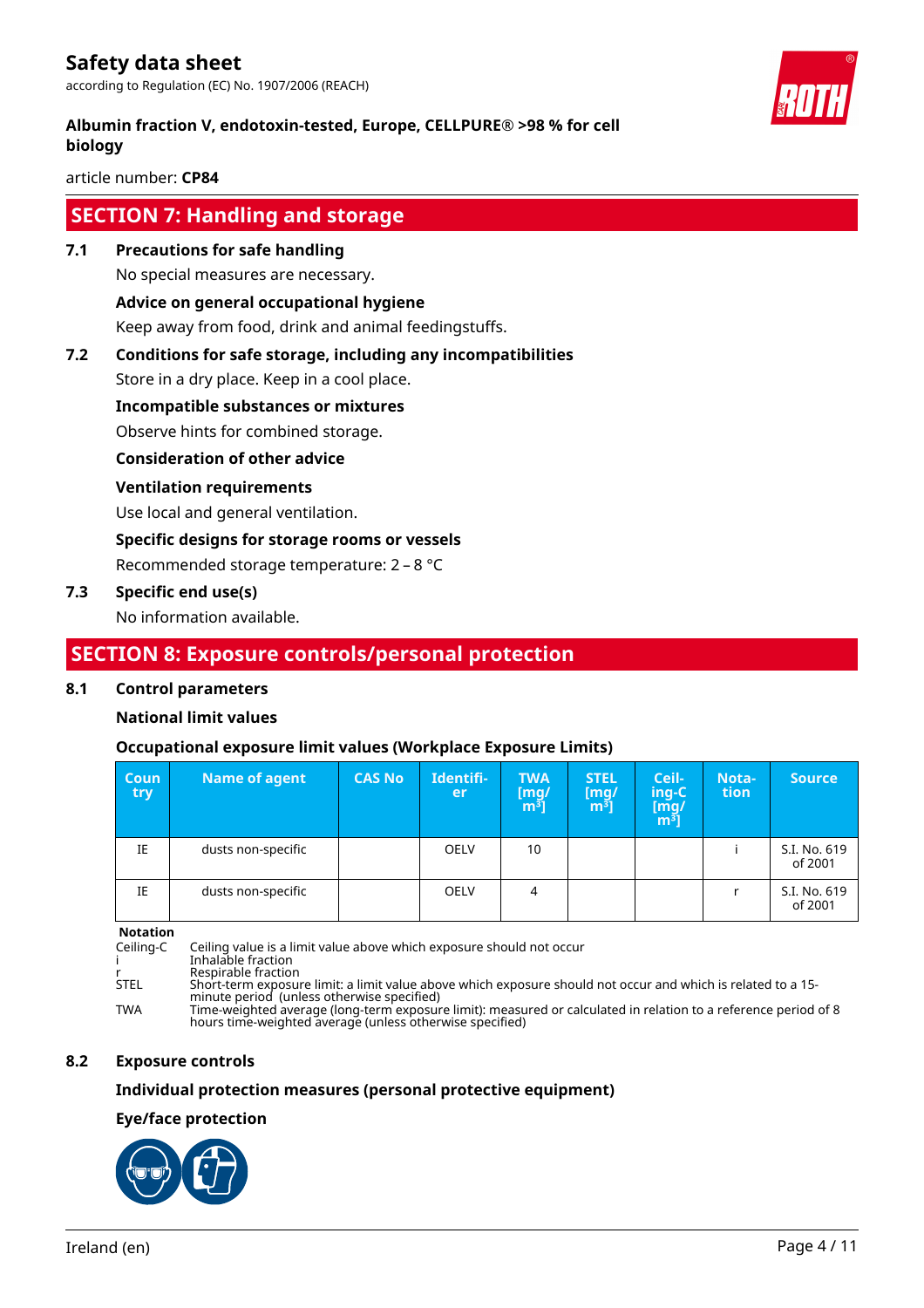according to Regulation (EC) No. 1907/2006 (REACH)



# **Albumin fraction V, endotoxin-tested, Europe, CELLPURE® >98 % for cell biology**

article number: **CP84**

Use safety goggle with side protection.

# **Skin protection**



# **• hand protection**

Wear suitable gloves. Chemical protection gloves are suitable, which are tested according to EN 374.

# **• type of material**

NBR (Nitrile rubber)

# **• material thickness**

>0,11 mm

# **• breakthrough times of the glove material**

>480 minutes (permeation: level 6)

# **• other protection measures**

Take recovery periods for skin regeneration. Preventive skin protection (barrier creams/ointments) is recommended.

# **Respiratory protection**



Respiratory protection necessary at: Dust formation. Particulate filter device (EN 143). P1 (filters at least 80 % of airborne particles, colour code: White).

# **Environmental exposure controls**

Keep away from drains, surface and ground water.

# **SECTION 9: Physical and chemical properties**

# **9.1 Information on basic physical and chemical properties**

| Physical state                                              | solid                                                        |
|-------------------------------------------------------------|--------------------------------------------------------------|
| Form                                                        | acc. to product description                                  |
| Colour                                                      | light yellow                                                 |
| Odour                                                       | odourless                                                    |
| Melting point/freezing point                                | not determined                                               |
| Boiling point or initial boiling point and boiling<br>range | not determined                                               |
| Flammability                                                | this material is combustible, but will not ignite<br>readily |
| Lower and upper explosion limit                             | not determined                                               |
| Flash point                                                 | not applicable                                               |
| Auto-ignition temperature                                   | not determined                                               |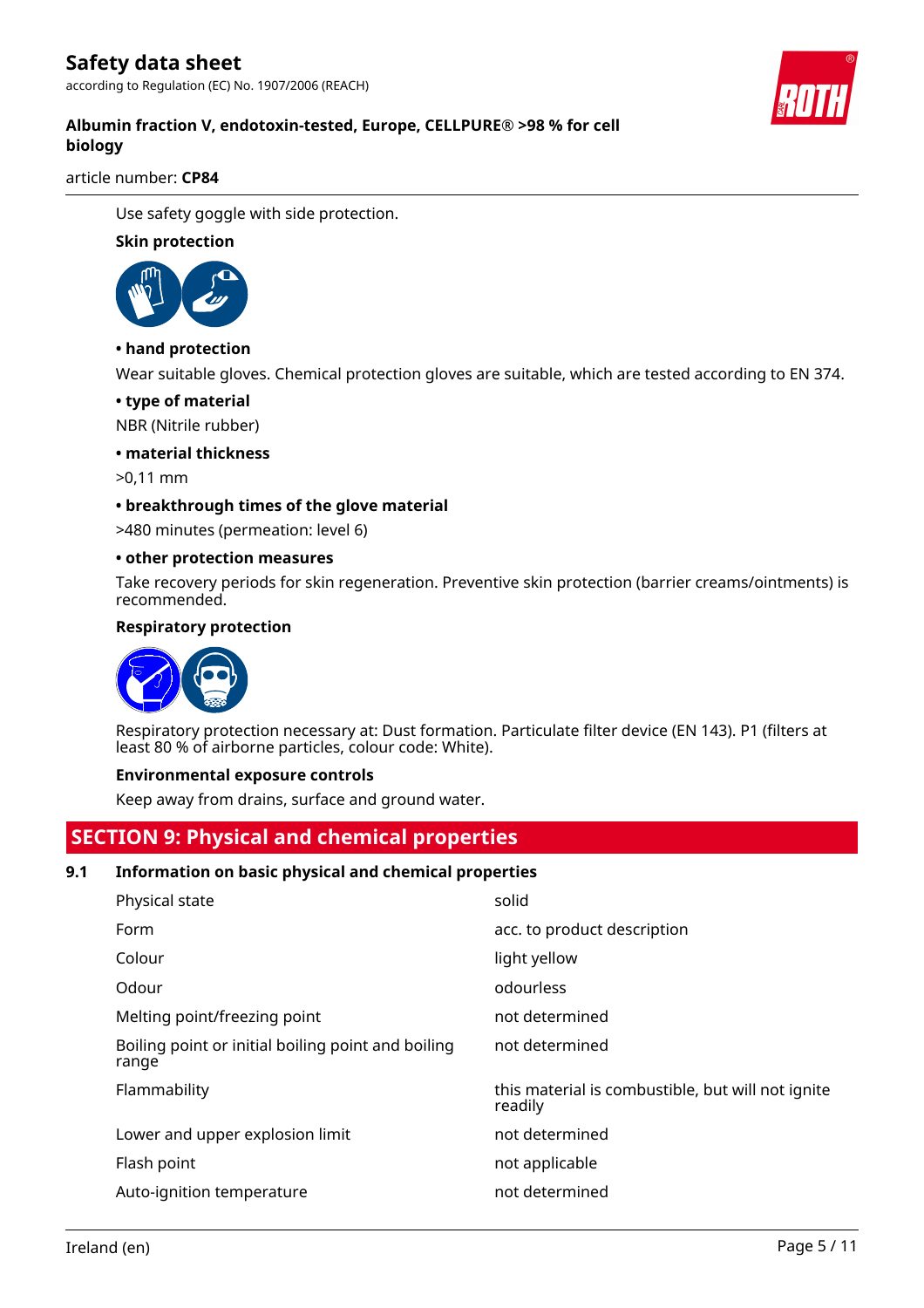according to Regulation (EC) No. 1907/2006 (REACH)

# **Albumin fraction V, endotoxin-tested, Europe, CELLPURE® >98 % for cell biology**

article number: **CP84**

| Decomposition temperature                                                   | not relevant                                                   |
|-----------------------------------------------------------------------------|----------------------------------------------------------------|
| pH (value)                                                                  | 6,5 – 7,4 (in aqueous solution: 100 $9/1$ , 20 °C)             |
| Kinematic viscosity                                                         | not relevant                                                   |
| Solubility(ies)                                                             |                                                                |
| Water solubility                                                            | (soluble)                                                      |
| Partition coefficient<br>Partition coefficient n-octanol/water (log value): | this information is not available                              |
|                                                                             |                                                                |
| Vapour pressure                                                             | not determined                                                 |
| Density                                                                     | not determined                                                 |
| <b>Bulk density</b>                                                         | 150 – 450 kg/m <sup>3</sup>                                    |
|                                                                             |                                                                |
| Particle characteristics                                                    | no data available                                              |
| Other safety parameters                                                     |                                                                |
| Oxidising properties                                                        | none                                                           |
| <b>Other information</b>                                                    |                                                                |
| Information with regard to physical hazard<br>classes:                      | hazard classes acc. to GHS<br>(physical hazards): not relevant |
| Other safety characteristics:                                               | There is no additional information.                            |

# **SECTION 10: Stability and reactivity**

# **10.1 Reactivity**

**9.2** 

The product in the delivered form is not dust explosion capable; the enrichment of fine dust however leads to the danger of dust explosion.

# **10.2 Chemical stability**

The material is stable under normal ambient and anticipated storage and handling conditions of temperature and pressure.

# **10.3 Possibility of hazardous reactions**

**Violent reaction with:** strong oxidiser

# **10.4 Conditions to avoid**

There are no specific conditions known which have to be avoided.

# **10.5 Incompatible materials**

There is no additional information.

# **10.6 Hazardous decomposition products**

Hazardous combustion products: see section 5.

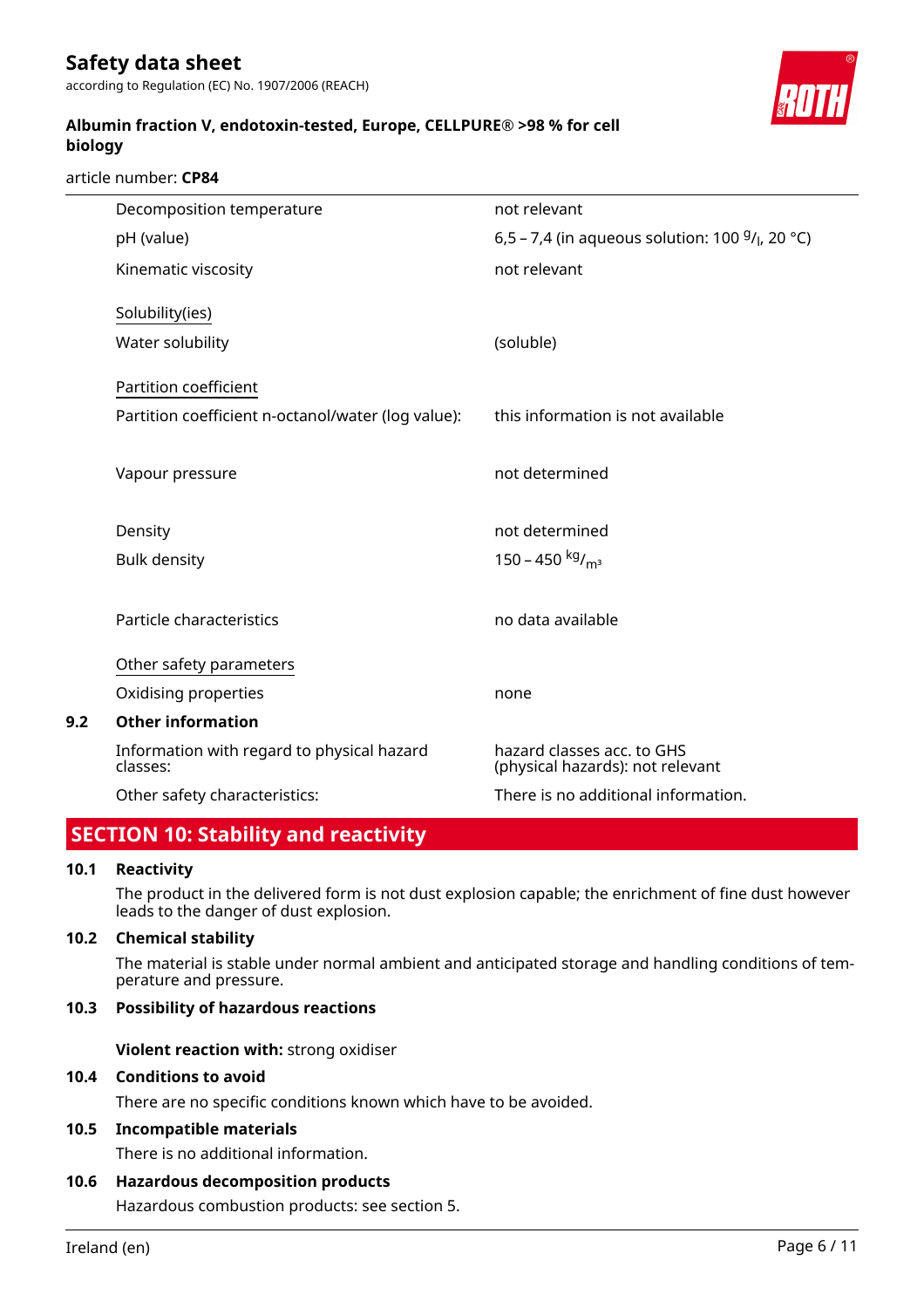according to Regulation (EC) No. 1907/2006 (REACH)

# **Albumin fraction V, endotoxin-tested, Europe, CELLPURE® >98 % for cell biology**

article number: **CP84**

# **SECTION 11: Toxicological information**

# **11.1 Information on hazard classes as defined in Regulation (EC) No 1272/2008**

# **Classification according to GHS (1272/2008/EC, CLP)**

This substance does not meet the criteria for classification in accordance with Regulation No 1272/ 2008/EC.

# **Acute toxicity**

Shall not be classified as acutely toxic.

#### **Skin corrosion/irritation**

Shall not be classified as corrosive/irritant to skin.

# **Serious eye damage/eye irritation**

Shall not be classified as seriously damaging to the eye or eye irritant.

# **Respiratory or skin sensitisation**

Shall not be classified as a respiratory or skin sensitiser.

#### **Germ cell mutagenicity**

Shall not be classified as germ cell mutagenic.

#### **Carcinogenicity**

Shall not be classified as carcinogenic.

#### **Reproductive toxicity**

Shall not be classified as a reproductive toxicant.

# **Specific target organ toxicity - single exposure**

Shall not be classified as a specific target organ toxicant (single exposure).

# **Specific target organ toxicity - repeated exposure**

Shall not be classified as a specific target organ toxicant (repeated exposure).

#### **Aspiration hazard**

Shall not be classified as presenting an aspiration hazard.

# **Symptoms related to the physical, chemical and toxicological characteristics**

#### **• If swallowed**

Data are not available.

**• If in eyes**

Data are not available.

#### **• If inhaled**

Data are not available.

#### **• If on skin**

Data are not available.

# **Other information**

Health effects are not known. This information is based upon the present state of our knowledge.

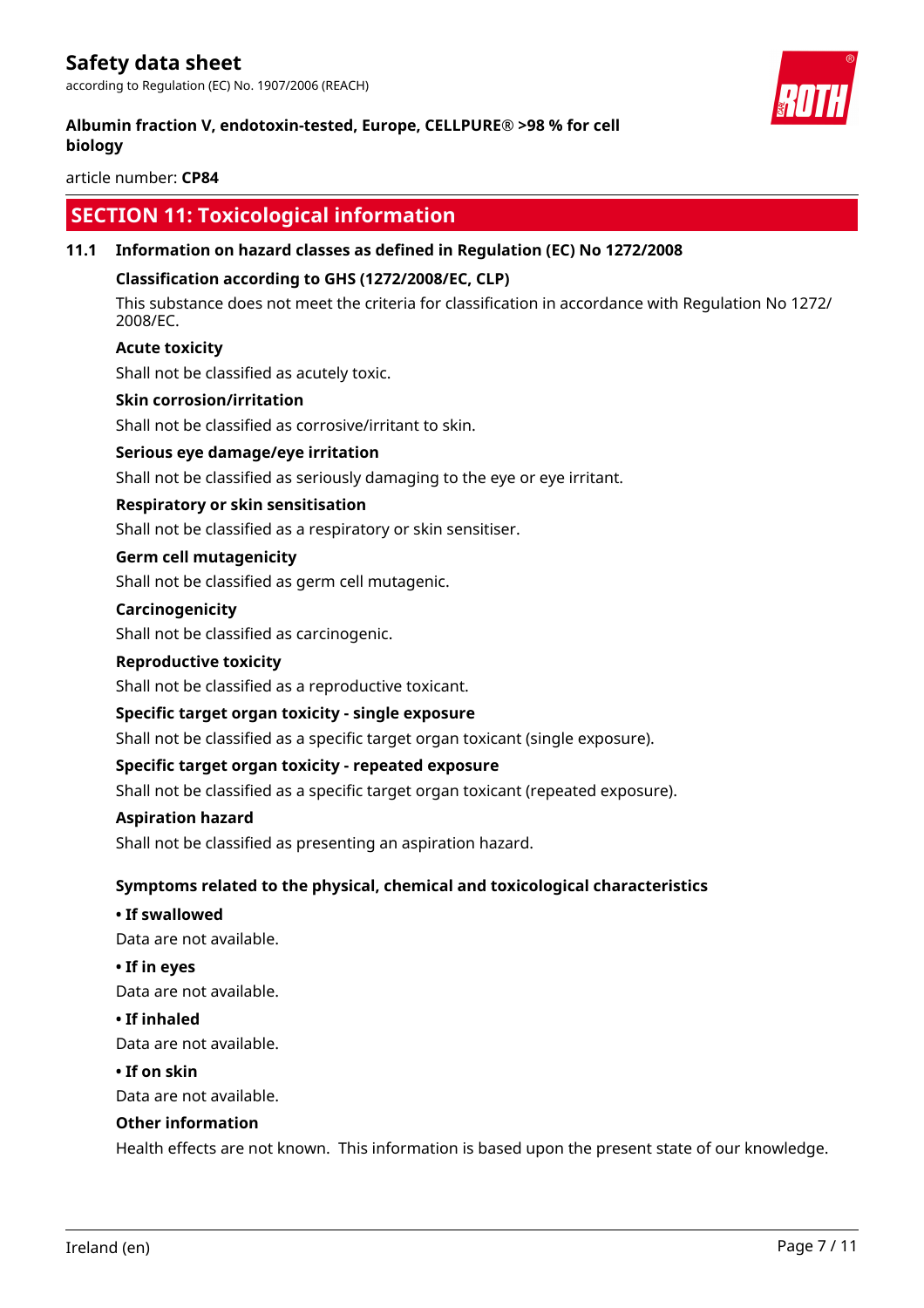according to Regulation (EC) No. 1907/2006 (REACH)



# **Albumin fraction V, endotoxin-tested, Europe, CELLPURE® >98 % for cell biology**

article number: **CP84**

# **SECTION 12: Ecological information**

# **12.1 Toxicity**

Shall not be classified as hazardous to the aquatic environment.

# **Biodegradation**

Data are not available.

- **12.2 Process of degradability** Data are not available.
- **12.3 Bioaccumulative potential** Data are not available.
- **12.4 Mobility in soil** Data are not available.
- **12.5 Results of PBT and vPvB assessment** Data are not available.
- **12.6 Endocrine disrupting properties** Not listed.
- **12.7 Other adverse effects** Data are not available.

# **SECTION 13: Disposal considerations**

# **13.1 Waste treatment methods**



Consult the appropriate local waste disposal expert about waste disposal.

# **Sewage disposal-relevant information**

Do not empty into drains.

# **13.2 Relevant provisions relating to waste**

The allocation of waste identity numbers/waste descriptions must be carried out according to the EEC, specific to the industry and process. Waste catalogue ordinance (Germany).

#### **13.3 Remarks**

Waste shall be separated into the categories that can be handled separately by the local or national waste management facilities. Please consider the relevant national or regional provisions.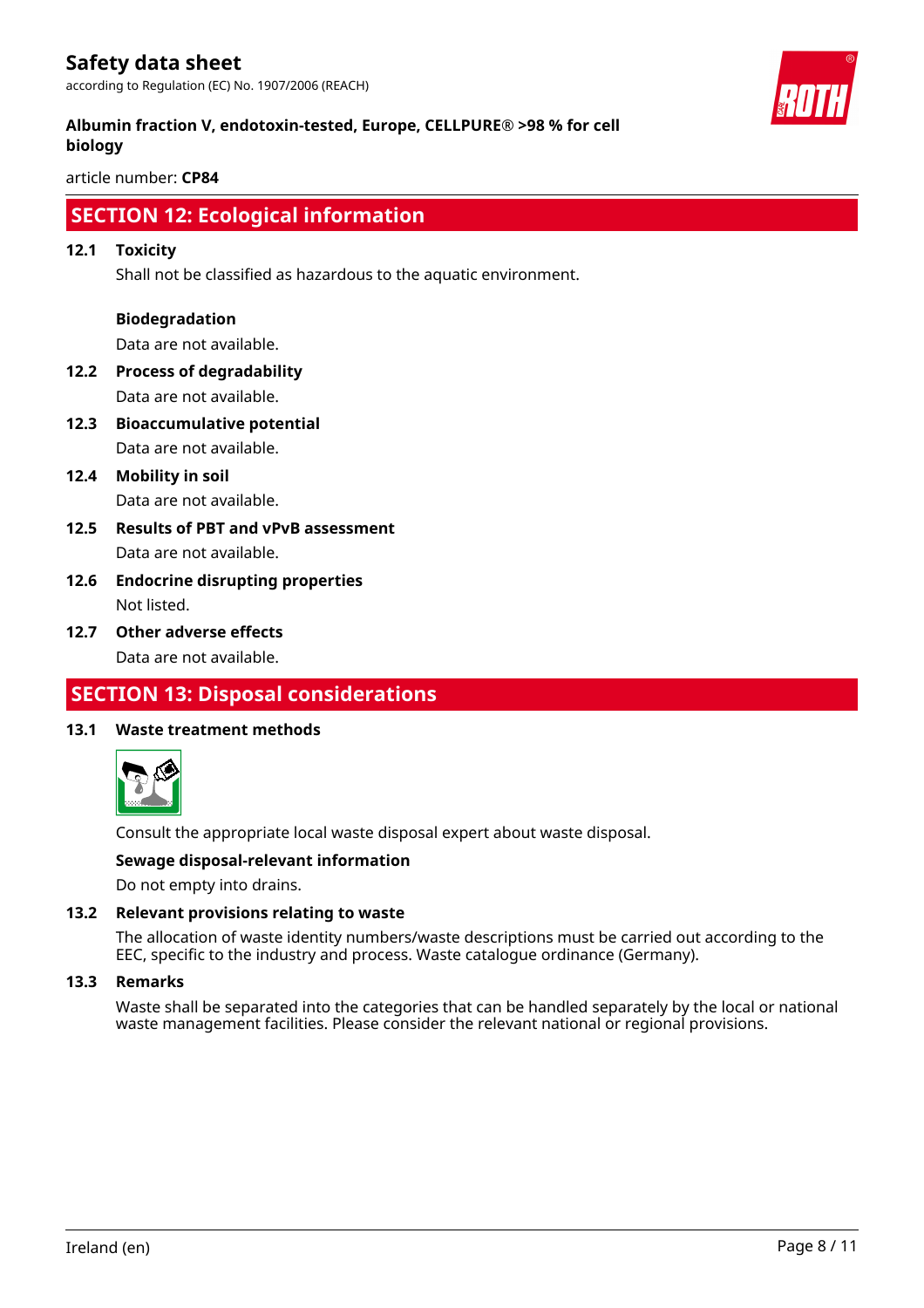according to Regulation (EC) No. 1907/2006 (REACH)

# **Albumin fraction V, endotoxin-tested, Europe, CELLPURE® >98 % for cell biology**

article number: **CP84**

# **SECTION 14: Transport information**

- **14.1 UN number or ID number 12.1 14.1 UN number not subject to transport regulations**
- **14.2 UN proper shipping name** not assigned
- **14.3 Transport hazard class(es)** none
- **14.4 Packing group not assigned**
- 

**14.5 Environmental hazards** non-environmentally hazardous acc. to the dangerous goods regulations

- **14.6 Special precautions for user** There is no additional information.
- **14.7 Maritime transport in bulk according to IMO instruments** The cargo is not intended to be carried in bulk.

# **Information for each of the UN Model Regulations**

**Transport of dangerous goods by road, rail and inland waterway (ADR/RID/ADN) - Additional information**

not assigned

**International Maritime Dangerous Goods Code (IMDG) - Additional information** Not subject to IMDG.

**International Civil Aviation Organization (ICAO-IATA/DGR) - Additional information** Not subject to ICAO-IATA.

# **SECTION 15: Regulatory information**

**15.1 Safety, health and environmental regulations/legislation specific for the substance or mixture**

**Relevant provisions of the European Union (EU)**

# **Restrictions according to REACH, Annex XVII**

not listed

**List of substances subject to authorisation (REACH, Annex XIV)/SVHC - candidate list** not listed

**Seveso Directive**

| 2012/18/EU (Seveso III) |                                       |                                                                                            |              |  |
|-------------------------|---------------------------------------|--------------------------------------------------------------------------------------------|--------------|--|
| 'No.                    | Dangerous substance/hazard categories | Qualifying quantity (tonnes) for the application of lower and upper-tier re-<br>quirements | <b>Notes</b> |  |
|                         | not assigned                          |                                                                                            |              |  |

# **Deco-Paint Directive (2004/42/EC)**

**VOC content**  $\begin{array}{ccc} \n\sqrt{0} & \sqrt{0} & \sqrt{0} & \sqrt{0} & \sqrt{0} & \sqrt{0} & \sqrt{0} & \sqrt{0} & \sqrt{0} & \sqrt{0} & \sqrt{0} & \sqrt{0} & \sqrt{0} & \sqrt{0} & \sqrt{0} & \sqrt{0} & \sqrt{0} & \sqrt{0} & \sqrt{0} & \sqrt{0} & \sqrt{0} & \sqrt{0} & \sqrt{0} & \sqrt{0} & \sqrt{0} & \sqrt{0} & \sqrt{0} & \sqrt{0} & \sqrt{0} & \sqrt{0} & \sqrt{0} & \sqrt{0} & \sqrt{0} &$ 

**Directive on industrial emissions (VOCs, 2010/75/EU)**

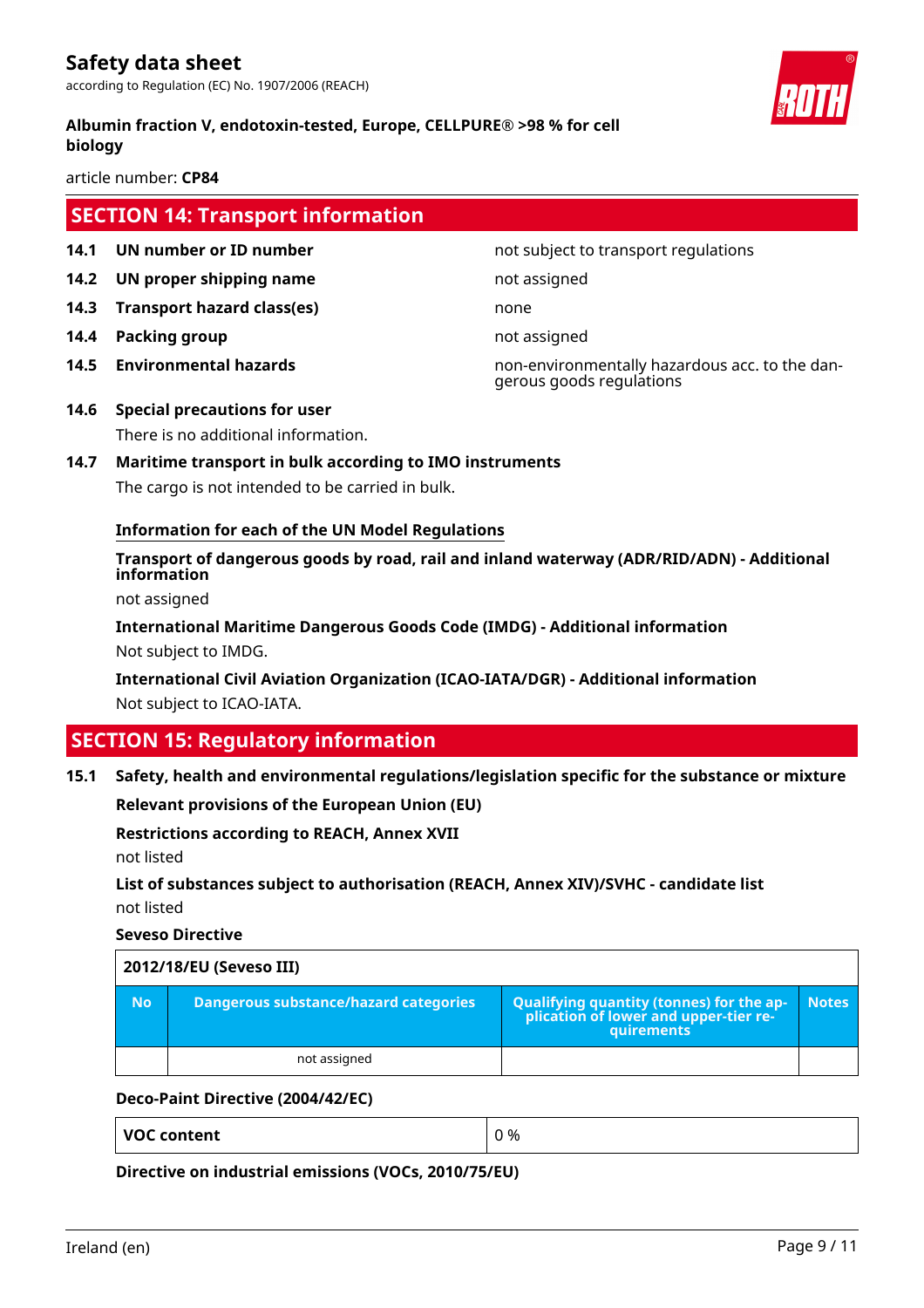according to Regulation (EC) No. 1907/2006 (REACH)



# **Albumin fraction V, endotoxin-tested, Europe, CELLPURE® >98 % for cell biology**

article number: **CP84**

| <b>VOC content</b> | %<br>Ð |
|--------------------|--------|

# **Directive 2011/65/EU on the restriction of the use of certain hazardous substances in electrical and electronic equipment (RoHS) - Annex II**

not listed

**Regulation 166/2006/EC concerning the establishment of a European Pollutant Release and Transfer Register (PRTR)**

not listed

#### **Water Framework Directive (WFD)**

not listed

#### **Regulation 98/2013/EU on the marketing and use of explosives precursors**

not listed

**Regulation 111/2005/EC laying down rules for the monitoring of trade between the Community and third countries in drug precursors**

not listed

**Regulation 1005/2009/EC on substances that deplete the ozone layer (ODS)**

not listed

#### **Regulation 649/2012/EU concerning the export and import of hazardous chemicals (PIC)**

not listed

#### **National inventories**

| <b>Country</b> | <b>Inventory</b> | <b>Status</b>       |
|----------------|------------------|---------------------|
| CN             | <b>IECSC</b>     | substance is listed |
| EU             | ECSI             | substance is listed |
| <b>TW</b>      | TCSI             | substance is listed |

**Legend**<br>ECSI<br>IECSC ECSI EC Substance Inventory (EINECS, ELINCS, NLP) IECSC Inventory of Existing Chemical Substances Produced or Imported in China TCSI Taiwan Chemical Substance Inventory

# **15.2 Chemical Safety Assessment**

No Chemical Safety Assessment has been carried out for this substance.

# **SECTION 16: Other information**

# **Indication of changes (revised safety data sheet)**

Alignment to regulation: Regulation (EC) No. 1907/2006 (REACH), amended by 2020/878/EU

Restructuring: section 9, section 14

**Abbreviations and acronyms**